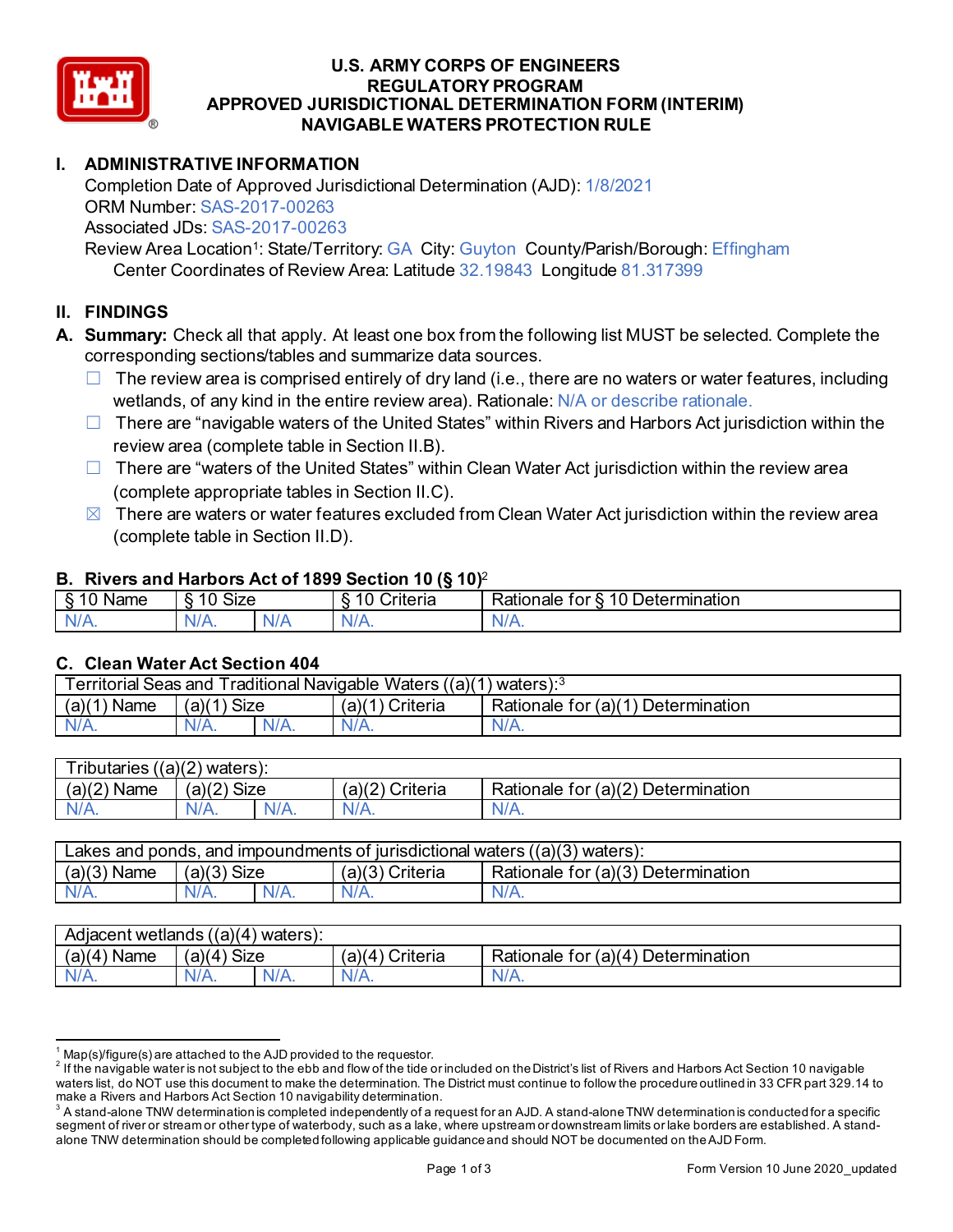

# **U.S. ARMY CORPS OF ENGINEERS REGULATORY PROGRAM APPROVED JURISDICTIONAL DETERMINATION FORM (INTERIM) NAVIGABLE WATERS PROTECTION RULE**

## **D. Excluded Waters or Features**

| D. Excluded waters or Features                      |                       |                  |                                    |                                                                                                                                                                                                                                             |
|-----------------------------------------------------|-----------------------|------------------|------------------------------------|---------------------------------------------------------------------------------------------------------------------------------------------------------------------------------------------------------------------------------------------|
| Excluded waters $((b)(1) - (b)(12))$ : <sup>4</sup> |                       |                  |                                    |                                                                                                                                                                                                                                             |
| <b>Exclusion Name</b>                               | <b>Exclusion Size</b> |                  | Exclusion <sup>5</sup>             | Rationale for Exclusion Determination                                                                                                                                                                                                       |
| $\overline{A}$                                      | 0.713                 | $\text{acre}(s)$ | $(b)(1)$ Non-<br>adjacent wetland. | This is a depressional wetland that is completely<br>surrounded by uplands and is not adjacent to<br>any $(a)(1)-(a)(3)$ waters as defined by the<br>NWPR. Further, it is not within a floodplain of an<br>$(a)(1)$ through $(a)(3)$ water. |
| D                                                   | 0.711                 | $\text{acre}(s)$ | $(b)(1)$ Non-<br>adjacent wetland. | This is a depressional wetland that completely<br>surrounded by uplands and is not adjacent to<br>any $(a)(1)-(a)(3)$ waters as defined by the<br>NWPR. Further, it is not within a floodplain of an<br>$(a)(1)$ through $(a)(3)$ water.    |
| Е                                                   | 2.233                 | $\text{acre}(s)$ | $(b)(1)$ Non-<br>adjacent wetland. | This is a depressional wetland that completely<br>surrounded by uplands and is not adjacent to<br>any $(a)(1)-(a)(3)$ waters as defined by the<br>NWPR. Further, it is not within a floodplain of an<br>$(a)(1)$ through $(a)(3)$ water.    |

### **III. SUPPORTING INFORMATION**

- **A. Select/enter all resources** that were used to aid in this determination and attach data/maps to this document and/or references/citations in the administrative record, as appropriate.
	- ☒ Information submitted by, or on behalf of, the applicant/consultant: AJD Request 9/3/2020 This information Select. sufficient for purposes of this AJD.
	- Rationale: N/A or describe rationale for insufficiency (including partial insufficiency).
	- $\Box$  Data sheets prepared by the Corps: Title(s) and/or date(s).
	- ☒ Photographs: Aerial: 2018 & 1999
	- $\Box$  Corps site visit(s) conducted on:  $Date(s)$ .
	- ☒ Previous Jurisdictional Determinations (AJDs or PJDs): SAS-2017-00263
	- ☒ Antecedent Precipitation Tool: *provide detailed discussion in Section III.B*.
	- ☒ USDA NRCS Soil Survey: Figure 3
	- $\boxtimes$  USFWS NWI maps: Figure 4
	- $\boxtimes$  USGS topographic maps: Figure 2

### **Other data sources used to aid in this determination:**

| $\boxtimes$                                           | Antecedent Precipitation Tool: <i>provide detailed discussion in Section III.B.</i>                                                                                                                                                                                                                                                                                                                                                                                                                                                                                                                                                                                                                                                      |
|-------------------------------------------------------|------------------------------------------------------------------------------------------------------------------------------------------------------------------------------------------------------------------------------------------------------------------------------------------------------------------------------------------------------------------------------------------------------------------------------------------------------------------------------------------------------------------------------------------------------------------------------------------------------------------------------------------------------------------------------------------------------------------------------------------|
| <b>USDA NRCS Soil Survey: Figure 3</b><br>$\boxtimes$ |                                                                                                                                                                                                                                                                                                                                                                                                                                                                                                                                                                                                                                                                                                                                          |
| USFWS NWI maps: Figure 4<br>$\boxtimes$               |                                                                                                                                                                                                                                                                                                                                                                                                                                                                                                                                                                                                                                                                                                                                          |
| USGS topographic maps: Figure 2<br>$\bowtie$          |                                                                                                                                                                                                                                                                                                                                                                                                                                                                                                                                                                                                                                                                                                                                          |
|                                                       |                                                                                                                                                                                                                                                                                                                                                                                                                                                                                                                                                                                                                                                                                                                                          |
|                                                       | Other data sources used to aid in this determination:                                                                                                                                                                                                                                                                                                                                                                                                                                                                                                                                                                                                                                                                                    |
| Data Source (select)                                  | Name and/or date and other relevant information                                                                                                                                                                                                                                                                                                                                                                                                                                                                                                                                                                                                                                                                                          |
| <b>USGS Sources</b>                                   | $N/A$ .                                                                                                                                                                                                                                                                                                                                                                                                                                                                                                                                                                                                                                                                                                                                  |
| <b>USDA Sources</b>                                   | $N/A$ .                                                                                                                                                                                                                                                                                                                                                                                                                                                                                                                                                                                                                                                                                                                                  |
| <b>NOAA Sources</b>                                   | $N/A$ .                                                                                                                                                                                                                                                                                                                                                                                                                                                                                                                                                                                                                                                                                                                                  |
|                                                       |                                                                                                                                                                                                                                                                                                                                                                                                                                                                                                                                                                                                                                                                                                                                          |
|                                                       | $4$ Some excluded waters, such as (b)(2) and (b)(4), may not be specifically identified on the AJD form unless a requestor specifically asks a Corps district<br>to do so. Corps districts may, in case-by-case instances, choose to identify some or all of these waters within the review area.<br>$5$ Because of the broad nature of the (b)(1) exclusion and in an effort to collect dataon specific types of waters that would be covered by the (b)(1)<br>exclusion, four sub-categories of (b)(1) exclusions were administratively created for the purposes of the AJD Form. These four sub-categories are not<br>new exclusions, but are simply administrative distinctions and remain (b)(1) exclusions as defined by the NWPR. |

 $^4$  Some excluded waters, such as (b)(2) and (b)(4), may not be specifically identified on the AJD form unless a requestor specifically asks a Corps district<br>to do so. Corps districts may, in case-by-case instances, choo

 $^5$  Because of the broad nature of the (b)(1) exclusion and in an effort to collect dataon specific types of waters that would be covered by the (b)(1) exclusion, four sub-categories of (b)(1) exclusions were administratively created for the purposes of the AJD Form. These four sub-categories are not new exclusions, but are simply administrative distinctions and remain (b)(1) exclusions as defined by the NWPR.